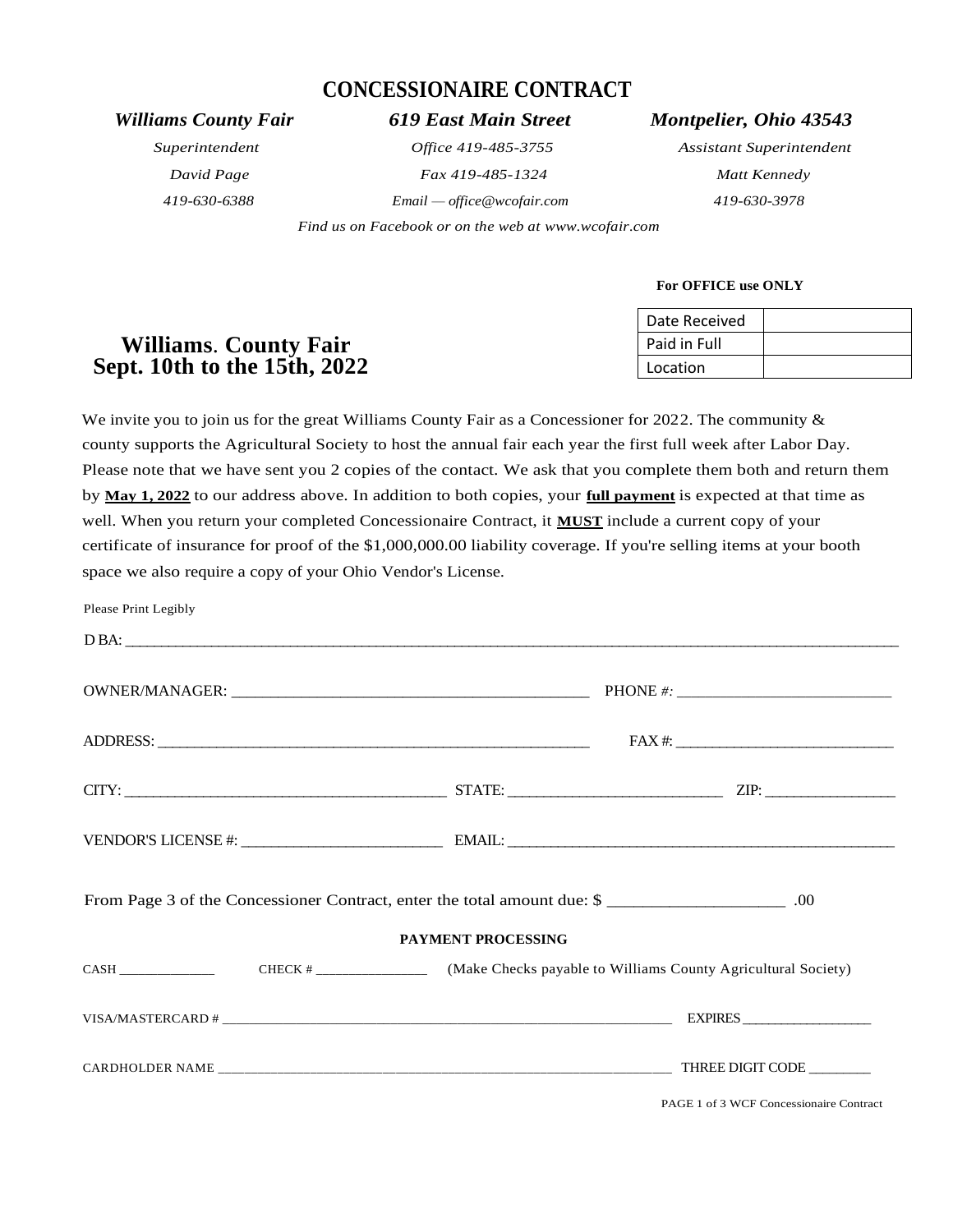# Rules & Regulations

The Concessionaire agrees to abide by all rules and regulations of the Williams County Agricultural Society. There is a Code of Conduct that applies to all Directors, Volunteers, Exhibitors, Concessionaires, Merchants and Guests and it shall be expected to be followed.

### Sale Items

All items advertised or sold items must be approved by the Concession Committee. A copy of your display, menu must be attached and you agree to not deviate from that once approved by the Committee.

# Set-Up

All Concessionaires agree to be in place by Friday September 9th at Midnight before the fair starts. The only exceptions are those made directly with the Superintendent.

# Exit

All Concessionaires acknowledge that the fair ends on Saturday September 15th and no displays, trailers or booths may be removed prior to 11 p.m. on that date. Further, anyone who leaves prior to that date and time will forfeit their contract deposit and potential loss of their space in future fair years.

### Subletting & Transfer

This contract is non-transferrable. We prohibit the sub-leasing of any space at the fair.

### Gates/Shuttles/Deliveries/Midway

Concessionaires and their employees must show their passes to enter our fair gates. if you do not have your pass you will be charge the dally admission rates. Shuttles are operating daily to transport you to the parking areas. NO motorized vehicles except that shuttles & Directors are allowed on the midway from 10:00 a,m. until 11:00 p.m. We provide ample parking for golf carts and utv's near the gates. ALL deliveries are to be made to gate #3 on River Street at the east side of the grounds. Parking at your booth or space must be cleared by the Superintendent.

#### Insurance & Indemnification

You are responsible for your own insurance. The Williams County Agricultural.Society, Its members, agents and volunteers are not responsible losses or damages caused by theft, fire, water, wind, storm or other acts of a third party for any cause. In mutual agreement, by signed this contract you agree to hold harmless and or waive any liability on the part of the Williams County Agricultural Society, its insurance, its Directors, its Officers, its employees and volunteers.

Signed: \_\_\_\_\_\_\_\_\_\_\_\_\_\_\_\_\_\_\_\_\_\_\_\_\_\_\_\_\_\_\_\_\_\_\_\_\_\_\_\_\_\_\_\_\_\_\_\_\_ Date: \_\_\_\_\_\_\_\_\_\_\_\_\_\_\_\_\_\_\_\_\_\_\_\_\_\_\_\_\_

Violations of this contract give the right to the Superintendent or his/her designee to exclude any Concessionaire or their employee from the fair. If a situation warrants, the President may ask the Sheriff to remove and ban a Concessionaire or employee. In that event there is no refund and any monies paid at that point and-any monies paid will be forfeited to the Williams County Agricultural Society.